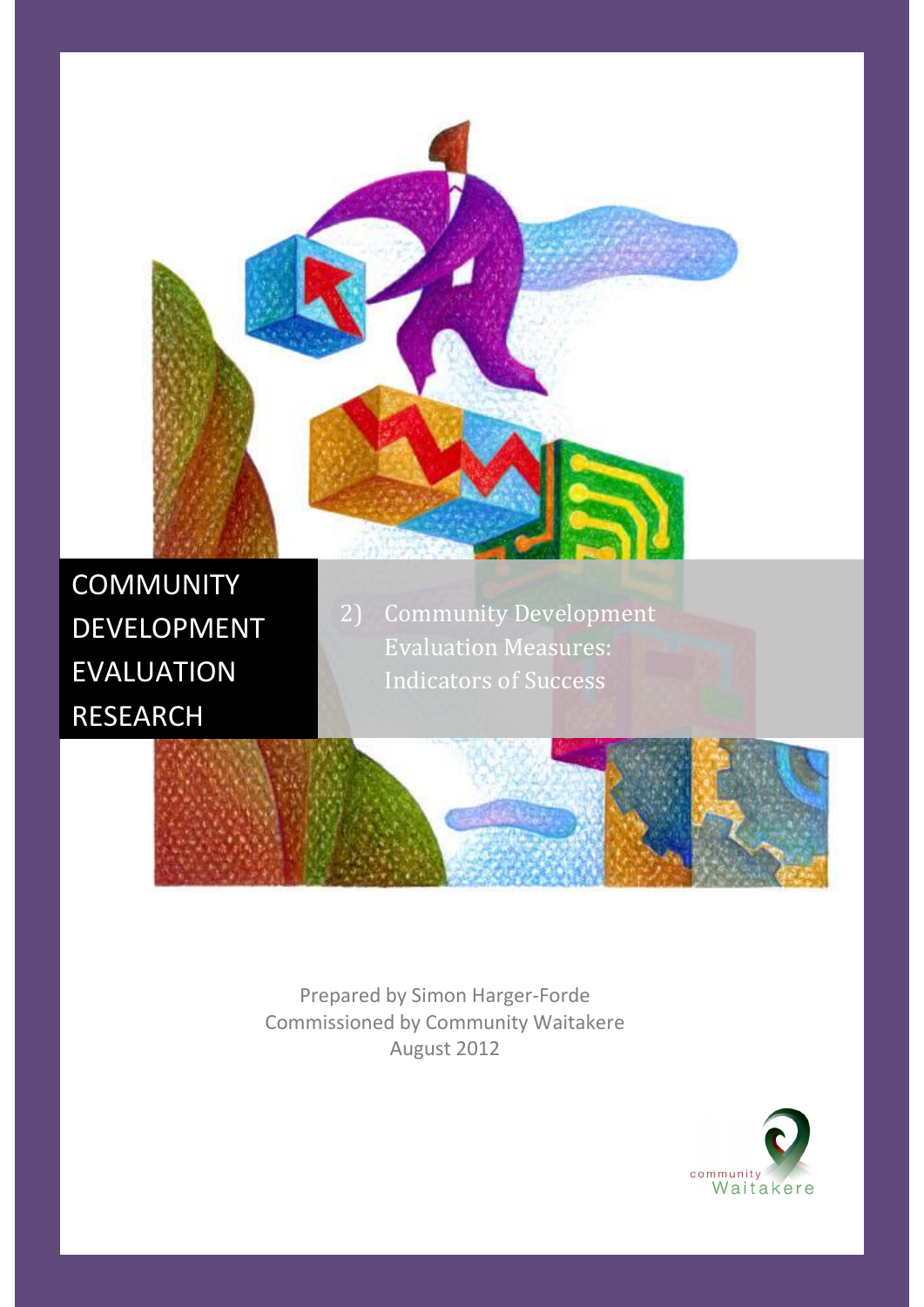**Community Waitakere** has a vision for a sustainable Waitakere with thriving, connected communities.

**Community Waitakere** is a community development organisation committed to achieving strong, dynamic, sustainable community and voluntary sectors in Waitakere. **Community Waitakere** strengthens the links between community groups, organisations, businesses, government and individuals by promoting and modeling collaboration and partnering, enhancing networking and communication, developing projects and helping to foster collective visions of positive change in Waitakere.

**Community Waitakere** commissioned **innovate change** to conduct a research project on community development evaluation methods and methodologies. The research and writing of these case studies was a part of that project.

**innovate change** is a social innovation practice that collaborates to identify and implement new and creative ways to respond to social challenges. **innovate change** works on the design, review, planning and delivery of health, community and social programmes. [www.innovatechange.co.nz](http://www.innovatechange.co.nz/)

**Community Waitakere** would like to acknowledge the support of the Lottery Community Sector Research Fund. Without their support this research could not be completed.

> Published in August 2012 by Community Waitakere P O Box 21-068, Henderson, Waitakere AUCKLAND 0650, NEW ZEALAND Ph: +64 9 838 790[3 info@communitywaitakere.org.nz](mailto:info@communitywaitakere.org.nz) [www.communitywaitakere.org.nz](http://www.communitywaitakere.org.nz/)





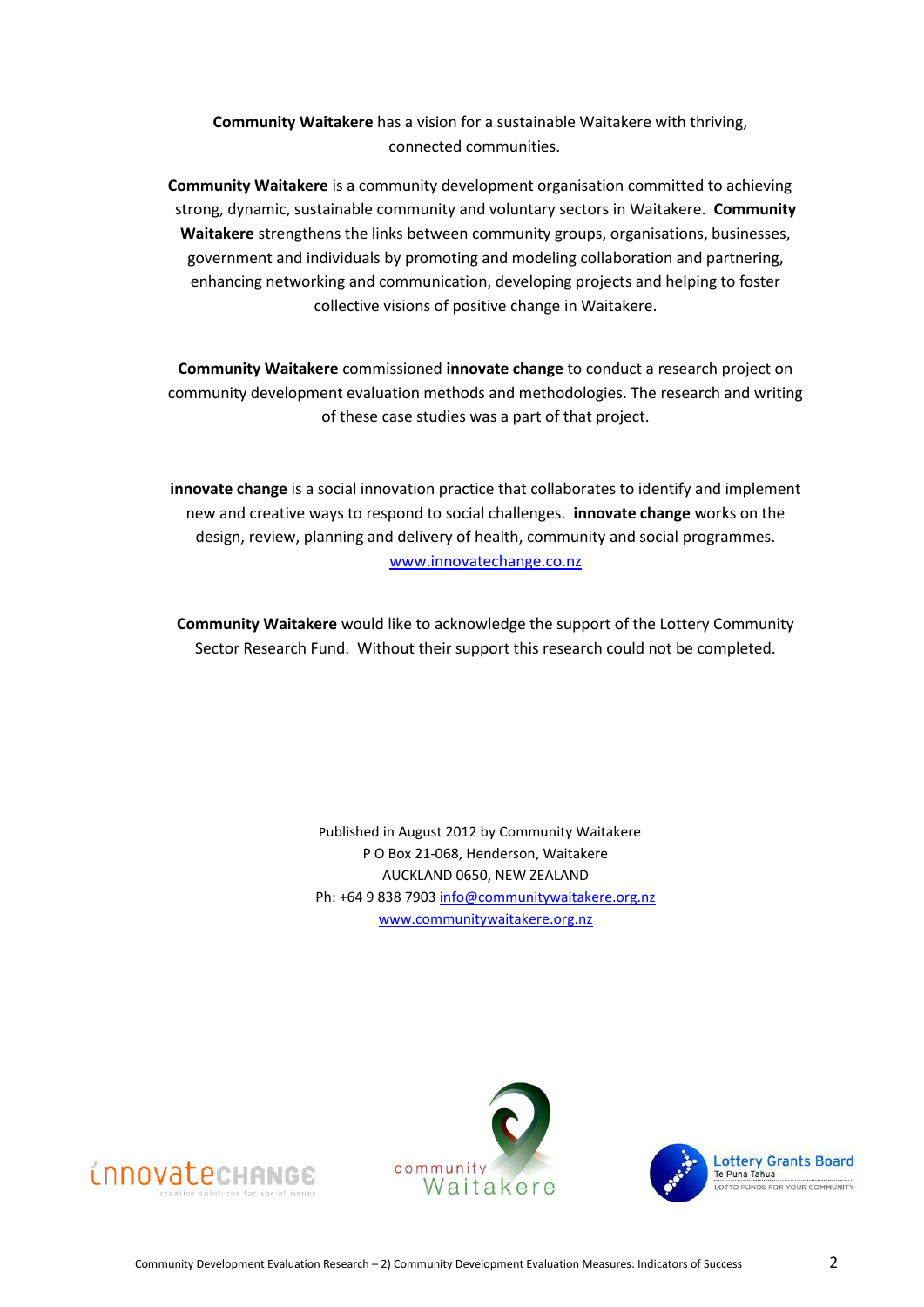## **CONTENTS**

| Introduction   |                                                                  |               |                                     |  |  |    |
|----------------|------------------------------------------------------------------|---------------|-------------------------------------|--|--|----|
|                | Indicators of Community & Social Well-being                      |               |                                     |  |  | 4  |
|                | Advocacy or Policy Issue Related Work                            |               |                                     |  |  | 5. |
|                | <b>Community Investment Facilities</b>                           |               |                                     |  |  | 6  |
|                | Health                                                           |               |                                     |  |  |    |
|                | <b>Sector Capacity</b>                                           | $\sim$        |                                     |  |  | 8  |
|                | Community Capacity (including Employment, Education & Income). . |               |                                     |  |  | 8  |
|                | Organisational Capacity                                          | $\sim$ $\sim$ | and the contract of the contract of |  |  | 9  |
|                | Safety                                                           |               |                                     |  |  | 9  |
|                | Inclusion, Connection Contribution and Sense of Community.       |               |                                     |  |  | 10 |
|                | Social Support and Connectedness.                                |               |                                     |  |  | 11 |
| Reference List |                                                                  |               |                                     |  |  | 13 |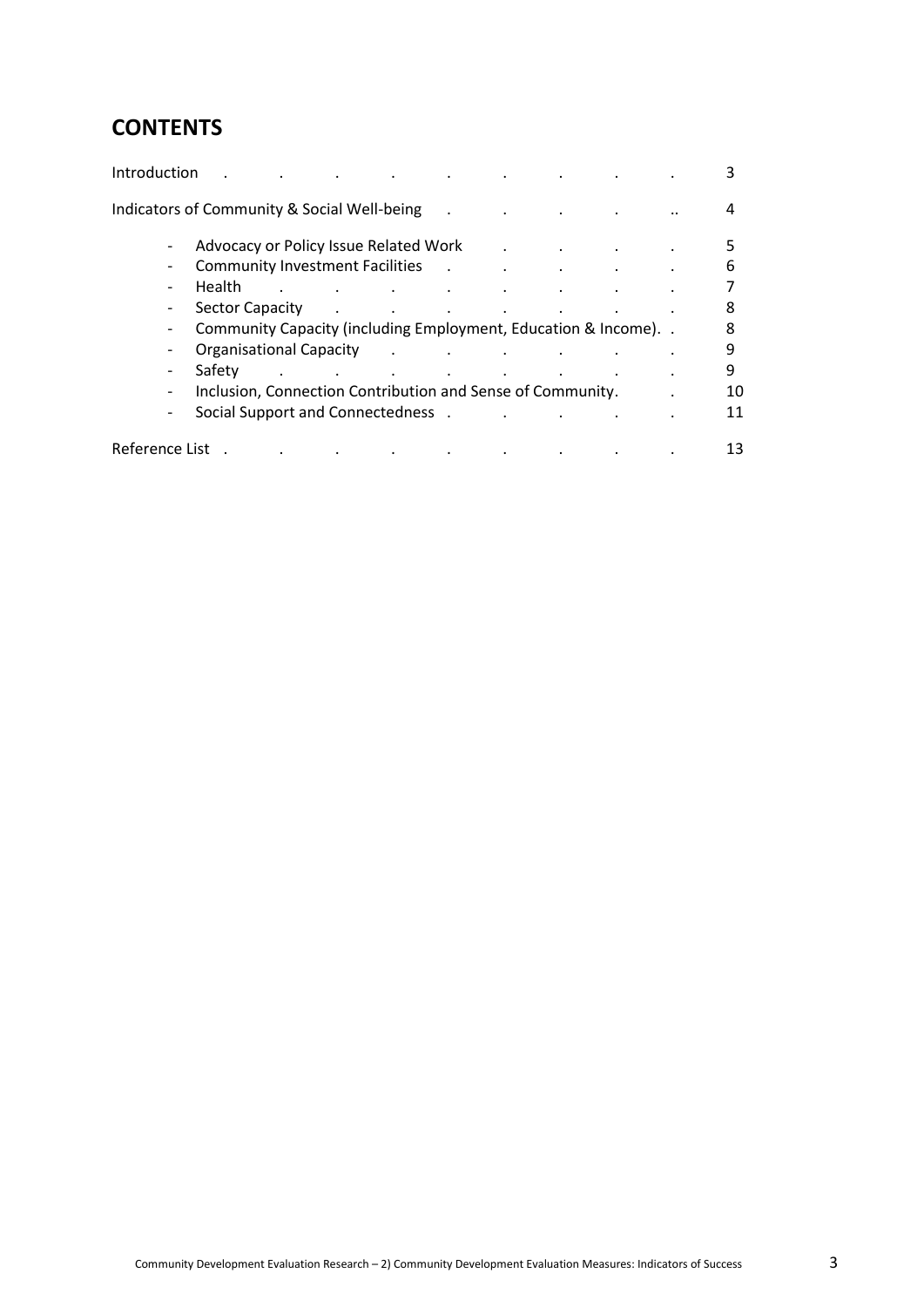## **INTRODUCTION**

This document brings together a collection of indicators as a part of the Community Waitakere project *Research on Community Development Methods and Methodologies*. The indicators are part of a wider project, and organisations may also be interested in the literature review and case studies commissioned by Community Waitakere as a part of this project.

These social and community well-being indicators are intended as a resource for community development organisations, as they design and develop evaluation within their programmes and services.

The indicators have been chosen based on their ability to capture important factors in community health and well-being, organisations will need to have careful discussion about whether they are appropriate indicators to use as effectiveness indicators of their own community development work. Broader indicators may be appropriate for community-wide projects that are likely to have multiple organisations involved (e.g. business, local government, community organisations, and others).

The level of attribution of community development activity and work initiated by community development organisations seeking to use the indicators will be essential to identify, otherwise there will be significant risk that organisations could be held accountable for indicators that are too wide or outside their mandate.

In terms of evaluation, indicators should be developed alongside programme outcomes, not in isolation. Developing indicators as a separate exercise to programme outcomes and activities will lead to difficulties attributing and aligning project and programme activities, organisational strategic goals, and indicators.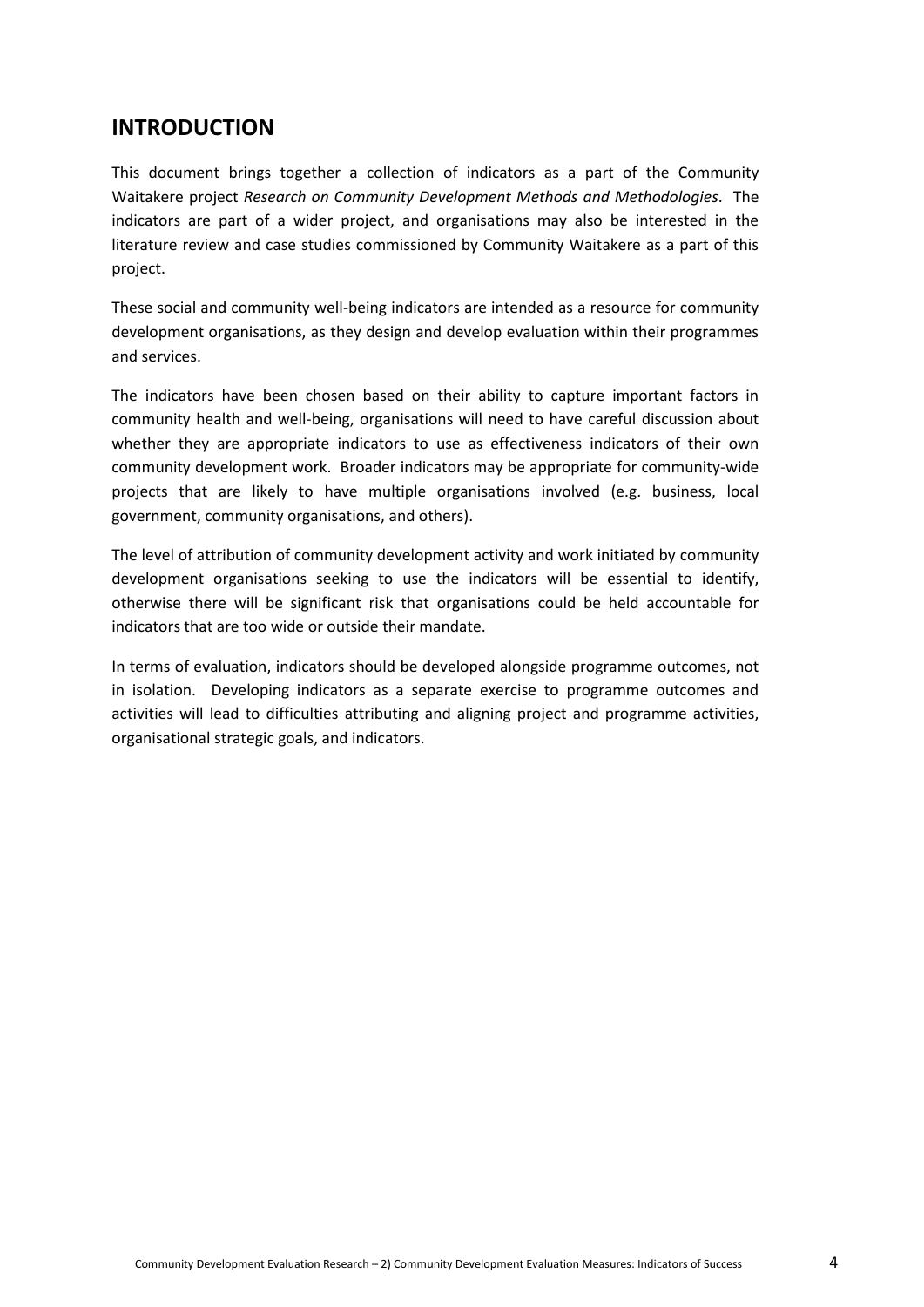## **INDICATORS OF COMMUNITY AND SOCIAL WELL-BEING**

| #   | <b>Indicator</b>                                                                                | Source                     |
|-----|-------------------------------------------------------------------------------------------------|----------------------------|
|     | <b>Advocacy or Policy Issue Related Work</b>                                                    |                            |
| 1.  | Number of mutually-beneficial relationships with                                                | Coffman, J. 2011.          |
|     | other organisations or individuals who support or                                               | "Examples of Advocacy      |
|     | participate in an advocacy strategy, activity, or                                               | Interim Outcomes" in       |
|     | project                                                                                         | <b>Advocacy Evaluation</b> |
|     |                                                                                                 | Update, issue 11. Centre   |
|     | Consideration: Could also be "Quality of                                                        | for Evaluation             |
| 2.  | mutually-beneficial relationships"<br>The ability of a community development                    | Innovation: Washington.    |
|     | organisation to lead, adapt, manage, and                                                        |                            |
|     | technically implement an advocacy                                                               |                            |
|     | strategy/activity/project                                                                       |                            |
|     |                                                                                                 |                            |
|     | Consideration: How do you assess 'ability'?                                                     |                            |
| 3.  | Number of individuals or groups co-ordinating                                                   |                            |
|     | their work and acting together                                                                  |                            |
|     |                                                                                                 |                            |
| 4.  | Consideration: What would the data source be?                                                   |                            |
|     | Number of previously unengaged individuals who<br>take action in support of an issue, activity, |                            |
|     | project or position                                                                             |                            |
|     |                                                                                                 |                            |
|     | Consideration: What would the data source be?                                                   |                            |
| 5.  | Number of high-profile individuals who adopt an                                                 |                            |
|     | issue and publicly advocate for it                                                              |                            |
|     | Consideration: What would the data source be?                                                   |                            |
| 6.  | Increase in the number of individuals who can be                                                |                            |
|     | counted on for sustained advocacy or action on                                                  |                            |
|     | an issue                                                                                        |                            |
|     |                                                                                                 |                            |
|     | Consideration: What would the data source be?                                                   |                            |
| 7.  | Quantity and/or quality of coverage generated in                                                |                            |
|     | print, broadcast, or electronic media                                                           |                            |
|     |                                                                                                 |                            |
| 8.  | Consideration: What is 'quality coverage'?<br>The community development organisation is         | Adapted from Coffman,      |
|     | identified as a credible organisation to lead a                                                 | 2011                       |
|     | campaign or advocacy project or issue                                                           |                            |
| 9.  | Quantity and/or quality of online discussion and                                                |                            |
|     | social media interaction                                                                        |                            |
|     |                                                                                                 |                            |
|     | Consideration: What is 'quality online discussion                                               |                            |
|     | or interaction'?                                                                                |                            |
| 10. | Changes in how an issue is presented, discussed,                                                | Coffman, J. 2011.          |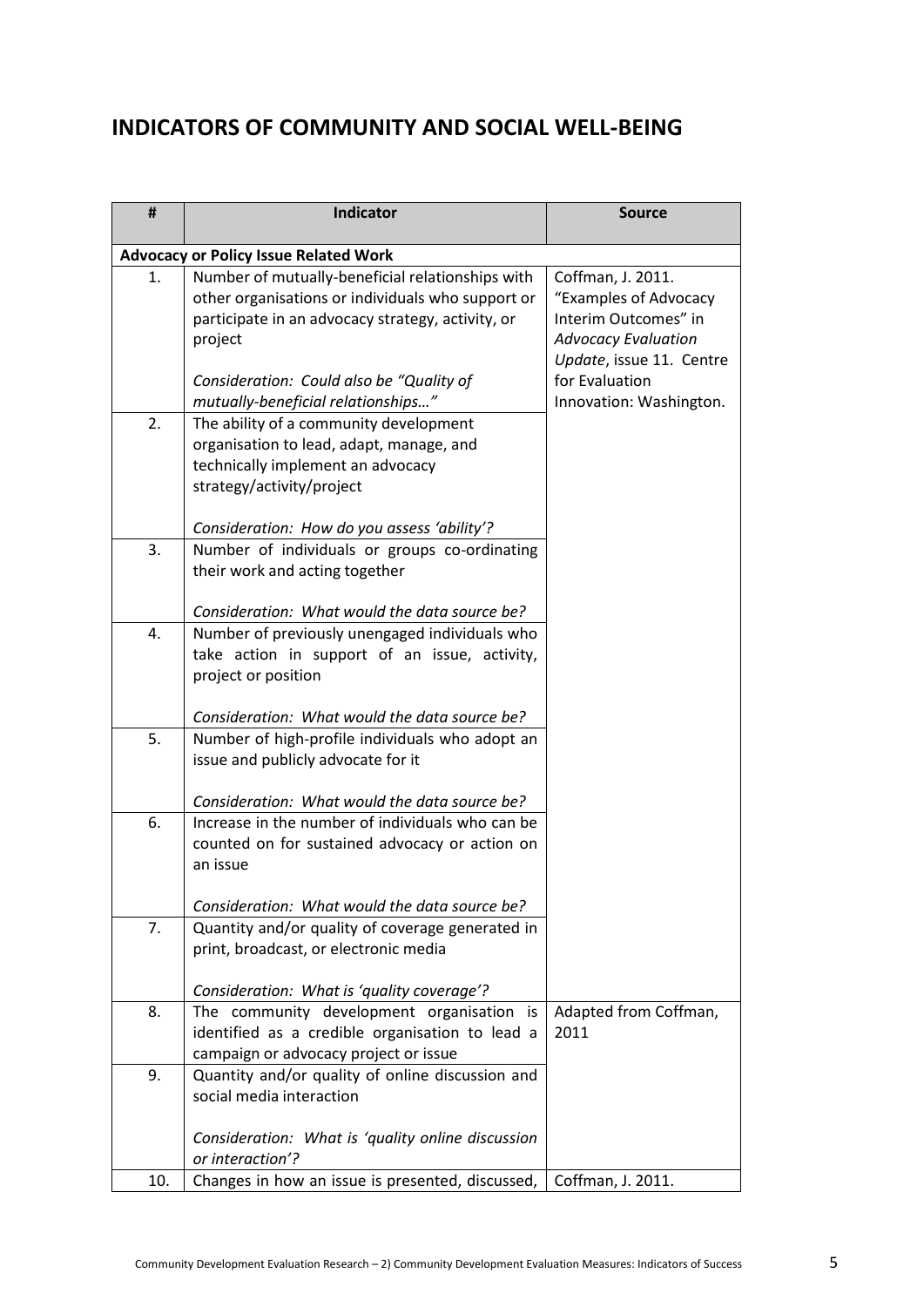|     | or perceived.                                                                             | "Examples of Advocacy      |
|-----|-------------------------------------------------------------------------------------------|----------------------------|
| 11. | members'<br>Community<br>community<br>or                                                  | Interim Outcomes" in       |
|     | organisations' recognition that a problem exists                                          | <b>Advocacy Evaluation</b> |
| 12. | Willingness of a target audience (e.g. community                                          | Update, issue 11. Centre   |
|     | members) to act in support of an issue or policy                                          | for Evaluation             |
|     | proposal                                                                                  | Innovation: Washington.    |
|     |                                                                                           |                            |
| 13. | Willingness of local boards and/or local council to                                       | Adapted from Coffman,      |
|     | act in support of an issue or policy proposal<br>raised by the community development      | 2011                       |
|     | organisation                                                                              |                            |
| 14. | Changes in awareness on a particular issue                                                | Reisman, J., Gienapp, A.   |
| 15. | Increased agreement on the definition of a                                                | and Stachowiak, S. 2007.   |
|     | problem                                                                                   | A Guide to Measuring       |
|     |                                                                                           | Advocacy and Policy. The   |
|     | Consideration: Need indicators of agreement,                                              | Annie E. Casey             |
|     | e.g. common language used increasingly                                                    | Foundation: Maryland.      |
| 16. | Increased engagement on an issue or problem                                               |                            |
|     |                                                                                           |                            |
|     | Consideration: Need indicators of engagement                                              |                            |
|     | (e.g. more engagement on social media, more                                               |                            |
|     | people attending hui, etc)                                                                |                            |
| 17. | Changes in public behaviour                                                               |                            |
|     |                                                                                           |                            |
|     | Consideration: Will need to be more specific                                              |                            |
|     | depending on the behaviour the community<br>development organisation is seeking to change |                            |
|     | with what audience                                                                        |                            |
| 18. | Increased number of partners supporting an                                                |                            |
|     | issue                                                                                     |                            |
| 19. | Improved alignment of partnership efforts (e.g.                                           |                            |
|     | shared priorities, shared goals, common                                                   |                            |
|     | accountability system)                                                                    |                            |
| 20. | Strategic alliances with important partners (e.g.                                         |                            |
|     | stronger or more powerful relationships and                                               |                            |
|     | alliances)                                                                                |                            |
| 21. | Increased ability of coalitions working toward                                            |                            |
|     | policy change to identify policy change process                                           |                            |
|     | (e.g. venue of policy change, steps of policy                                             |                            |
|     | change based on strong understanding of the                                               |                            |
|     | issue and barriers, jurisdiction of policy change)                                        |                            |
| 22. | Increased level of actions taken by champions of<br>an issue                              |                            |
| 23. | Increased voter registration                                                              |                            |
| 24. | Changes in voting behaviour                                                               |                            |
| 25. | Increased breadth of partners supporting an                                               |                            |
|     | issue (e.g. number of "unlikely allies" supporting                                        |                            |
|     | an issue)                                                                                 |                            |
| 26. | Increased media coverage (e.g. quantity,                                                  |                            |
|     | prioritisation, extent of coverage, variety of                                            |                            |
|     | media "beats," message echoing)                                                           |                            |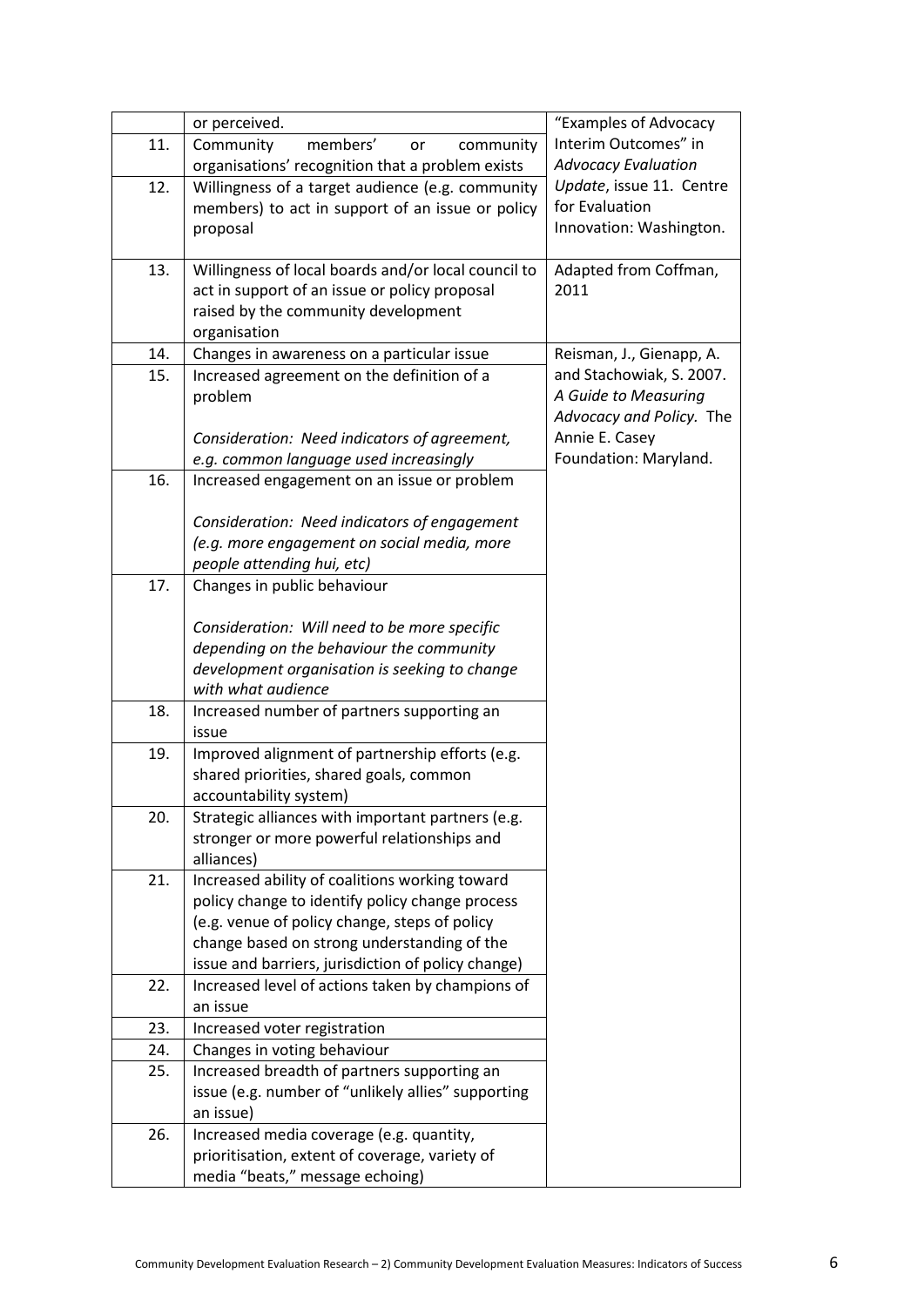| 27.           | Increased visibility of the campaign message (e.g.                                              |                               |
|---------------|-------------------------------------------------------------------------------------------------|-------------------------------|
|               | engagement in debate, presence of campaign                                                      |                               |
|               | message)                                                                                        |                               |
| 28.           | Improved social and physical conditions for                                                     |                               |
|               | community/community members (e.g., poverty,<br>habitat, diversity, health, equality, democracy) |                               |
|               |                                                                                                 |                               |
| 29.           | A policy the community development                                                              | Adapted from Reisman et       |
|               | organisation has been working towards is                                                        | al, 2007                      |
|               | adopted, implemented or enforced                                                                |                               |
| 30.           | Improved strategic abilities of organisations                                                   | Reisman, J., Gienapp, A.      |
|               | involved with advocacy and policy work                                                          | and Stachowiak, S. 2007.      |
| 31.           | Improved capacity to communicate and promote                                                    | A Guide to Measuring          |
|               | advocacy messages of organisations involved                                                     | Advocacy and Policy. The      |
|               | with advocacy and policy work                                                                   | Annie E. Casey                |
| 32.           | Improved stability of organisations involved with                                               | Foundation: Maryland.         |
|               | advocacy and policy work                                                                        |                               |
|               |                                                                                                 |                               |
|               | <b>Community Investment and Facilities</b>                                                      |                               |
| 33.           | Number of new public or private funders or                                                      | Adapted from Coffman,         |
|               | individuals who contribute funds or other                                                       | 2011                          |
|               | resources for a local cause or project                                                          |                               |
| 34.           | Level of funding or other resources for local                                                   |                               |
|               | causes or projects                                                                              |                               |
|               |                                                                                                 |                               |
|               | Consideration: 'Other resources' need to be<br>quantified                                       |                               |
| 35.           | Number of community members that find it easy                                                   | AC Neilson. 2010.             |
|               | or very easy to get to a local park or other green                                              | <b>Quality of Life Survey</b> |
|               | space in their city or local area                                                               | 2010: Eight Cities Report.    |
|               |                                                                                                 | AC Neilson: Wellington        |
| 36.           | Number of community members that find it easy                                                   | Adapted from AC               |
|               | or very easy to get to a library in their city or local                                         | Neilson, 2010                 |
|               | area                                                                                            |                               |
| 37.           | Number of community members that find it easy                                                   |                               |
|               | or very easy to get to a swimming pool in their                                                 |                               |
|               | city or local area                                                                              |                               |
| 38.           | Number of community members that find it easy                                                   |                               |
|               | or very easy to get to a recreation centre in their                                             |                               |
| <b>Health</b> | city or local area                                                                              |                               |
| 39.           | Rate of General Practitioners per 100,000 people                                                | Waitakere City Council,       |
| 40.           | Number of people enrolled in a Primary Health                                                   | 2008. The Community           |
|               | Organisation (PHO)                                                                              | <b>Outcomes for Waitakere</b> |
| 41.           | " Number of people reporting difficulty                                                         | City 2006-2009.               |
|               | accessing primary care due to cost or health                                                    | Waitakere City Council:       |
|               | care or                                                                                         | Auckland.                     |
|               | ■ Number of people reporting difficulty                                                         |                               |
|               | accessing primary care due to local general                                                     |                               |
|               | practice register being full or                                                                 |                               |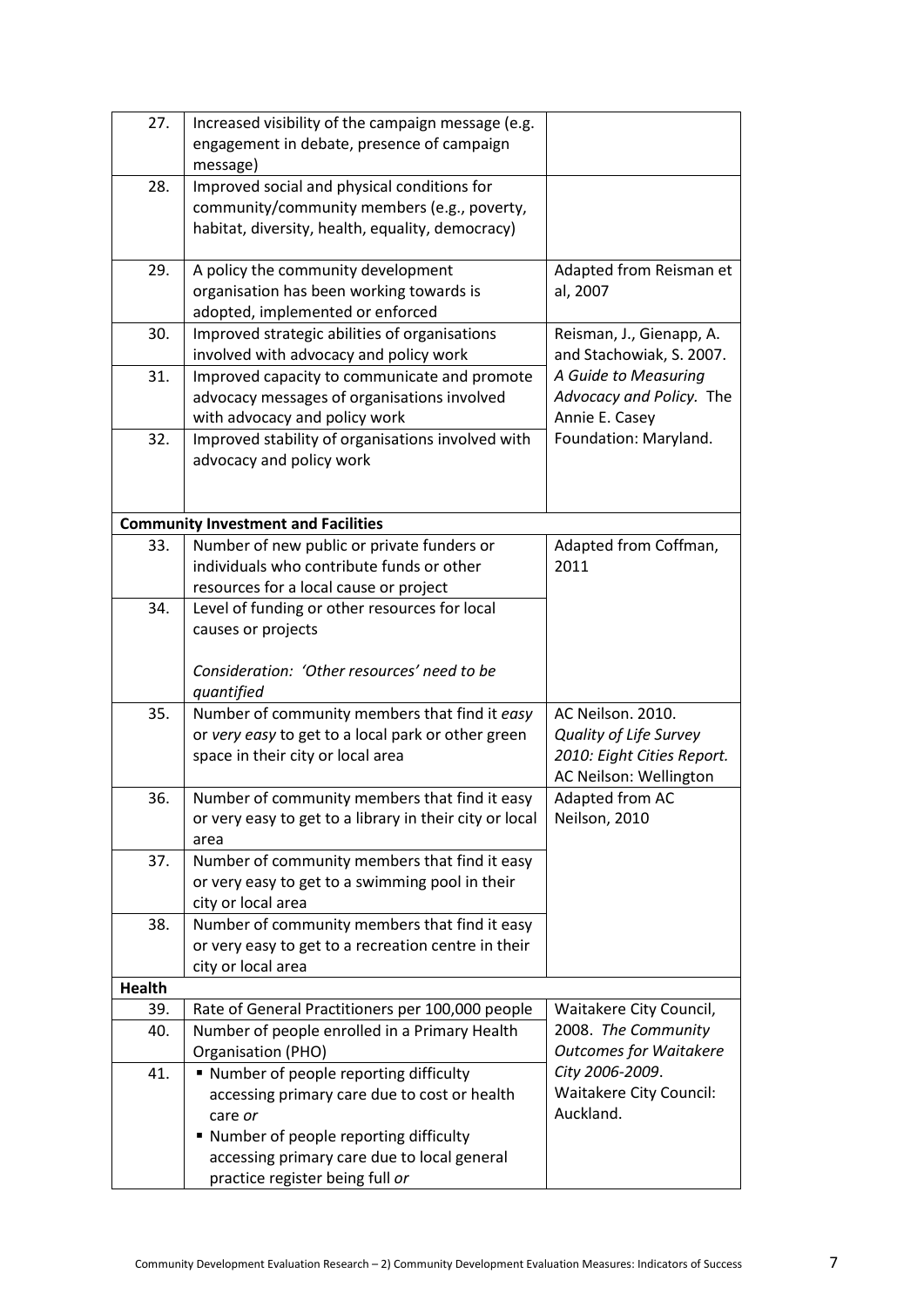|                        | " Number of people reporting difficulty                                |                                |
|------------------------|------------------------------------------------------------------------|--------------------------------|
|                        |                                                                        |                                |
|                        | accessing primary care due to difficulty getting                       |                                |
|                        | to appointments                                                        |                                |
| 42.                    | Percentage of resident who report good or very                         |                                |
|                        | good health                                                            |                                |
| 43.                    | Frequency of doing physical activity                                   | AC Neilson. 2010.              |
| 44.                    | Self rating of emotional wellbeing                                     | <b>Quality of Life Survey</b>  |
|                        |                                                                        | 2010: Eight Cities Report.     |
|                        |                                                                        | AC Neilson: Wellington         |
| 45.                    | Youth Fertility Rate                                                   | World Health                   |
| 46.                    | Annual number of births to women aged 15-19                            | Organization. 2011.            |
|                        | years per 1,000 women                                                  | <b>Indicator Code Book:</b>    |
| 47.                    | <b>Adult Literacy Rate</b>                                             | <b>World Health Statistics</b> |
| 48.                    | Adult mortality rate (probability of dying                             | Indicators. World Health       |
|                        | between 15 to 60 years per 1000 population)                            | Organization: Geneva.          |
| 49.                    | Age-standardized mortality rate (per 100 000                           |                                |
|                        | population)                                                            |                                |
| 50.                    | <b>Alcohol Consumption Rate</b>                                        |                                |
| 51.                    | Exclusive breastfeeding under 6 months                                 |                                |
| 52.                    | Smoking rates                                                          | Ministry of Social             |
| 53.                    | Suicide rates                                                          | Development. 2010.             |
|                        |                                                                        | 2010: The Social Report:       |
|                        |                                                                        | Te Pūrongo Oranga              |
|                        |                                                                        | Tangata. Ministry of           |
|                        |                                                                        | Social Development:            |
|                        |                                                                        | Wellington.                    |
|                        |                                                                        |                                |
|                        |                                                                        |                                |
| <b>Sector Capacity</b> |                                                                        |                                |
| 54.                    | Number of organisations working towards                                | Adapted from                   |
|                        | community development and strengthening in                             | Spellerberg, 2001              |
|                        | Waitakere                                                              |                                |
| 55.                    | Number of paid people engaged in those                                 |                                |
|                        | organisations                                                          |                                |
| 56.                    | Number of unpaid people engaged in those                               |                                |
|                        | organisations                                                          |                                |
|                        | <b>Community Capacity (including Employment, Education and Income)</b> |                                |
| 57.                    | Number of marae in the community                                       | Spellerberg, A. 2001.          |
| 58.                    | Number of people engaged in marae activities                           | Framework for the              |
|                        | within the last 12 months                                              | <b>Measurement of Social</b>   |
| 59.                    | Number of sports groups in the community                               | Capital in New Zealand.        |
| 60.                    | Number of people engaged in sports group                               | Statistics NZ: Wellington.     |
|                        | activities within the last 12 months                                   |                                |
| 61.                    | Number of arts groups in the community                                 |                                |
| 62.                    | Number of people engaged in arts group                                 |                                |
|                        | activities within the last 12 months                                   |                                |
| 63.                    | Number of cultural groups in the community                             |                                |
| 64.                    | Number of people engaged in cultural group                             |                                |
|                        | activities within the last 12 months                                   |                                |
| 65.                    | Number of church or religious groups in the                            |                                |
|                        | community                                                              |                                |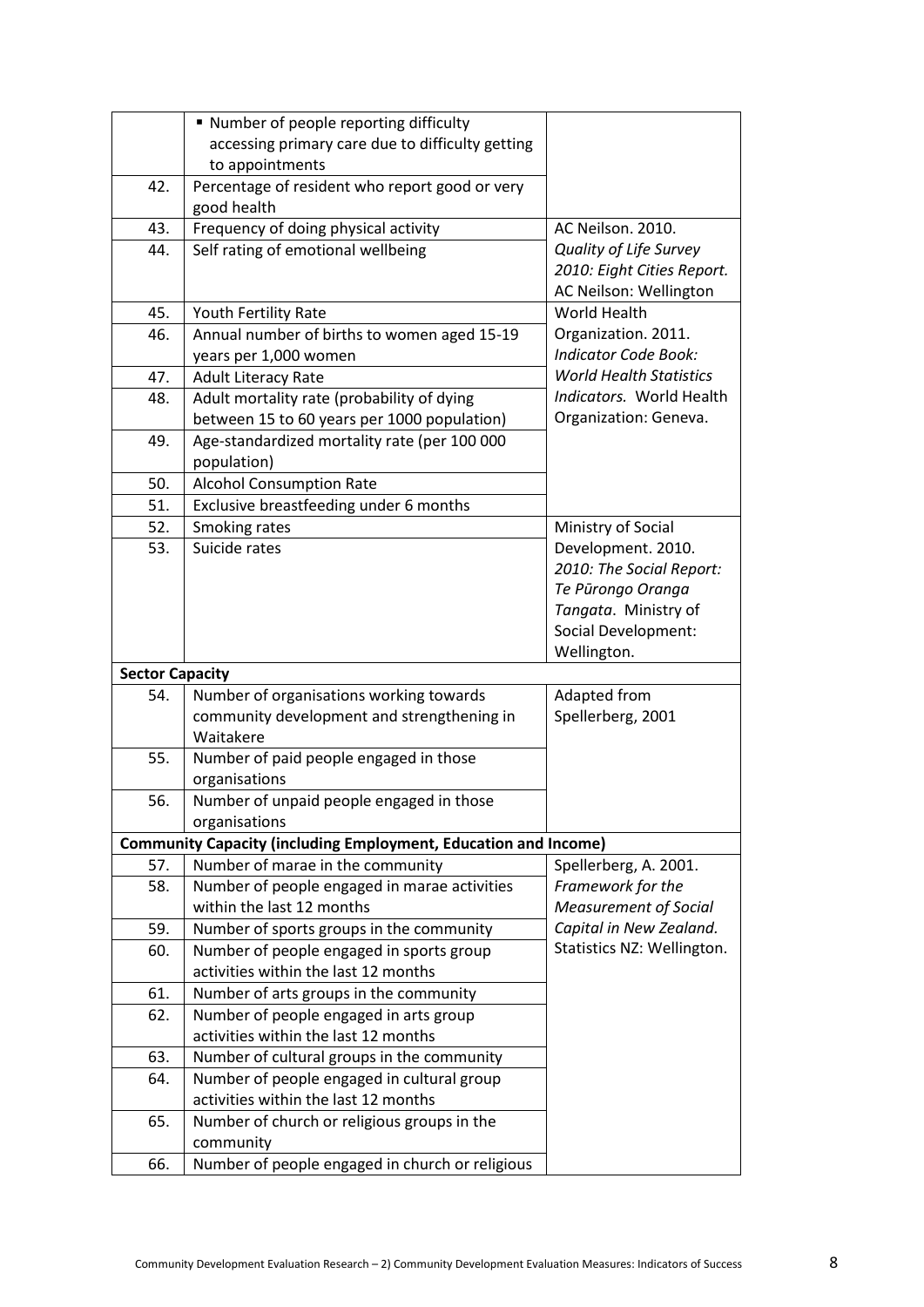|               | group activities within the last 12 months         |                                   |
|---------------|----------------------------------------------------|-----------------------------------|
| 67.           | Number of service organisations (e.g. Lions,       |                                   |
|               | Rotary) active in the community                    |                                   |
| 68.           | Number of people regularly engaged with service    |                                   |
|               | organisations in the community                     |                                   |
| 69.           | Number of community members that feel they have    | AC Neilson. 2010.                 |
|               | enough money from their total income to meet their | <b>Quality of Life Survey</b>     |
|               | everyday needs                                     | 2010: Eight Cities Report.        |
|               |                                                    | AC Neilson: Wellington            |
| 70.           | The proportion of people living in households      | Ministry of Social                |
|               | with real gross income less than 60 percent        | Development. 2010.                |
|               | of the median household equivalised national       | 2010: The Social Report:          |
|               | gross income benchmarked at 2001                   | Te Pūrongo Oranga                 |
| 71.           | The percentage of the population aged 15-64        | Tangata. Ministry of              |
|               | years who are employed                             | <b>Social Development:</b>        |
| 72.           | Number of people aged 15 years and over who        | Wellington.                       |
|               | are not employed and who are actively seeking      |                                   |
|               | and available for paid work                        |                                   |
| 73.           | The proportion of secondary school leavers who     |                                   |
|               | left school with a qualification at National       |                                   |
|               | Certificate of Educational Achievement (NCEA)      |                                   |
|               | Level 2 or above                                   |                                   |
| 74.           | The proportion of adults aged 25-64 years with     |                                   |
|               | an educational attainment of at least upper        |                                   |
|               | secondary school level (at least upper secondary   |                                   |
|               | school level includes any formal qualification at  |                                   |
|               | NCEA Level 1 (or its predecessor, School           |                                   |
|               | Certificate) or higher)                            |                                   |
| 75.           | The proportion of new school entrants (Year 1      |                                   |
|               | students) who had attended early childhood         |                                   |
|               | education services                                 |                                   |
| 76.           | Number of community members in a leadership        | Simon Harger-Forde                |
|               | role with a local community group                  |                                   |
|               | <b>Organisational Capacity</b>                     |                                   |
| 77.           | Level of staff retention                           | Simon Harger-Forde                |
| 78.           | Level of staff and board member engagement in      |                                   |
|               | strategic issues and decision making               |                                   |
| 79.           | Level of key stakeholder engagement in issues of   |                                   |
|               | importance to the community development            |                                   |
|               | organisation                                       |                                   |
| 80.           | Level of community engagement with the             |                                   |
|               | community development organisation                 |                                   |
| 81.           | Financial records in good order (according to      |                                   |
|               | external assessment)                               |                                   |
| <b>Safety</b> |                                                    |                                   |
| 82.           | Level of safety of community members (self         | <b>Triangle Consulting Social</b> |
|               | reported - e.g. How safe do you feel living in     | Enterprise. 2010.                 |
|               | your local area?)                                  | <b>Community Star</b>             |
|               |                                                    | <b>Outcomes Evaluation</b>        |
|               |                                                    | Toolkit. Triangle                 |
|               |                                                    | <b>Consulting Social</b>          |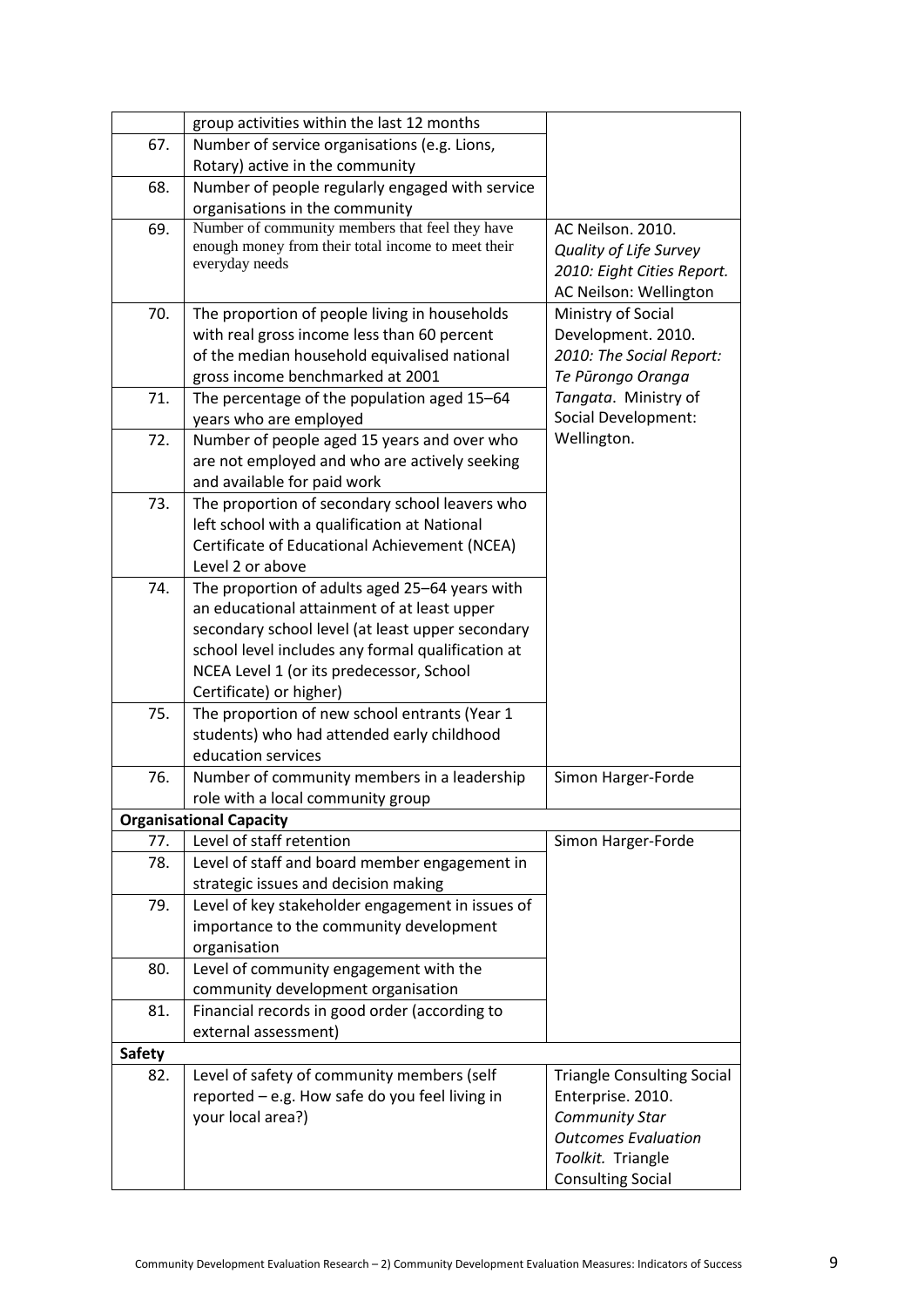|     |                                                                                                                                             | Enterprise: UK                                                                                                                                                 |
|-----|---------------------------------------------------------------------------------------------------------------------------------------------|----------------------------------------------------------------------------------------------------------------------------------------------------------------|
| 83. | Percentage of community members who think<br>their area is a safe place to be                                                               | Waitakere City Council,<br>2008. The Community<br><b>Outcomes for Waitakere</b><br>City 2006-2009.<br><b>Waitakere City Council:</b><br>Auckland.              |
| 84. | Percentage of people that view vandalism as a<br>problem within their community over the last<br>twelve months                              | AC Neilson. 2010.<br><b>Quality of Life Survey</b><br>2010: Eight Cities Report.                                                                               |
| 85. | Level of car thefts and/or damage to cars in the<br>community                                                                               | AC Neilson: Wellington.                                                                                                                                        |
| 86. | Percentage of people who perceive the presence<br>of unsafe people as a problem in their area over<br>the last twelve months                |                                                                                                                                                                |
| 87. | Percentage of people who perceive alcohol or<br>drugs as a problem in their area over the last<br>twelve months                             |                                                                                                                                                                |
| 88. | Percentage of people feeling fairly safe or very<br>safe in their home during the day                                                       |                                                                                                                                                                |
| 89. | Percentage of people feeling fairly safe or very<br>safe in their home after dark                                                           |                                                                                                                                                                |
| 90. | Percentage of people feel fairly safe or very safe<br>walking alone in their neighbourhood after dark                                       |                                                                                                                                                                |
| 91. | Percentage of people feel safe in their city centre<br>during the day                                                                       |                                                                                                                                                                |
| 92. | Percentage of people feel safe in their city centre<br>after dark                                                                           |                                                                                                                                                                |
| 93. | Percentage of people rated the safety of<br>unsupervised children in their local area as very<br>safe or fairly safe                        |                                                                                                                                                                |
| 94. | Number of family violence incidents                                                                                                         | Simon Harger-Forde<br>(data collected by NZ<br>Police)                                                                                                         |
|     | <b>Inclusion, Connection, Contribution and Sense of Community</b>                                                                           |                                                                                                                                                                |
| 95. | The proportion of secondary school students<br>aged 12-18 years who said they get enough time<br>with their Mum and/or Dad most of the time | Ministry of Social<br>Development. 2010.<br>2010: The Social Report:<br>Te Pūrongo Oranga<br>Tangata. Ministry of<br><b>Social Development:</b><br>Wellington. |
| 96. | Percentage of community members who have<br>undertaken voluntary work in the past 12 months                                                 | Waitakere City Council,<br>2008. The Community                                                                                                                 |
| 97. | Percentage of community members that feel a<br>sense of community with others in their local<br>neighbourhood                               | <b>Outcomes for Waitakere</b><br>City 2006-2009.<br><b>Waitakere City Council:</b><br>Auckland.                                                                |
| 98. | Percentage of community members that belong                                                                                                 | AC Neilson. 2010.                                                                                                                                              |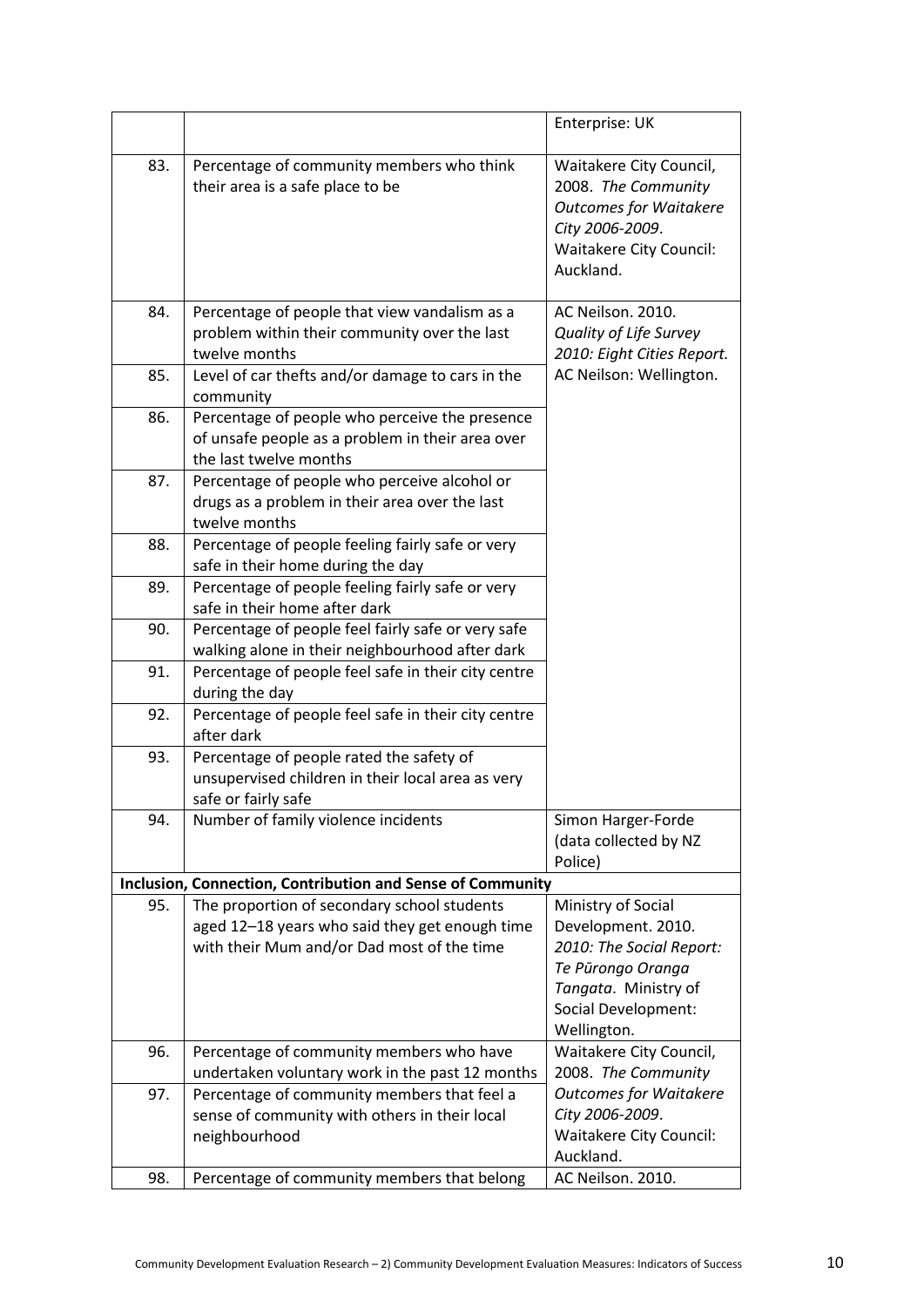|      | to a network or group that is mostly based in the<br>same local area                                                                                                                                                                                             | Quality of Life Survey<br>2010: Eight Cities Report.<br>AC Neilson: Wellington.                                                          |
|------|------------------------------------------------------------------------------------------------------------------------------------------------------------------------------------------------------------------------------------------------------------------|------------------------------------------------------------------------------------------------------------------------------------------|
| 99.  | Level of community contact (self reported - e.g.<br>How much contact do you have with people<br>locally?)                                                                                                                                                        | <b>Triangle Consulting Social</b><br>Enterprise. 2010.<br><b>Community Star</b>                                                          |
| 100. | Perceived level of community member influence<br>(e.g. Do you feel you can influence what happens<br>in your community)                                                                                                                                          | <b>Outcomes Evaluation</b><br>Toolkit. Triangle<br><b>Consulting Social</b>                                                              |
| 101. | Level of community involvement                                                                                                                                                                                                                                   | Enterprise: UK                                                                                                                           |
|      | Consideration: This would need an indicator/s -<br>e.g. number of community groups engaged with<br>locally                                                                                                                                                       |                                                                                                                                          |
| 102. | Number of individuals who can be counted on for<br>sustained involvement and contribution to a<br>community project                                                                                                                                              | Adapted from Coffman,<br>2011                                                                                                            |
| 103. | Percentage of community members that report<br>having a positive outlook for the future of their<br>community                                                                                                                                                    | Spellerberg, A. 2001.<br>Framework for the<br><b>Measurement of Social</b>                                                               |
| 104. | Percentage of community members that report<br>social contact with their neighbours in the last<br>month                                                                                                                                                         | Capital in New Zealand.<br>Statistics NZ: Wellington.                                                                                    |
| 105. | Percentage of community members that report<br>borrowing something from their neighbours in<br>the last 12 months                                                                                                                                                |                                                                                                                                          |
| 106. | Percentage of community members that know<br>the names of some elected members of the local<br>council                                                                                                                                                           |                                                                                                                                          |
| 107. | The proportion of people aged 15 years and over<br>who had been treated unfairly or had had<br>something nasty done to them because of the<br>group they belonged to or seemed to belong to<br>(hereafter called discriminated against) in the<br>past 12 months | Ministry of Social<br>Development. 2010.<br>2010: The Social Report:<br>Te Pūrongo Oranga<br>Tangata. Ministry of<br>Social Development: |
| 108. | The proportion of people aged 18 years and over<br>who perceived selected groups as being the<br>targets of "some" or a "great deal" of<br>discrimination                                                                                                        | Wellington.                                                                                                                              |
| 109. | Percentage of young people that report that their<br>community cares about their views                                                                                                                                                                           | Simon Harger-Forde                                                                                                                       |
| 110. | Percentage of young people that report having a<br>positive outlook for the future of their<br>community                                                                                                                                                         | Adapted from<br>Spellerberg, 2001.                                                                                                       |
|      | <b>Social Support and Connectedness</b>                                                                                                                                                                                                                          |                                                                                                                                          |
| 111. | The proportion of the population with telephone                                                                                                                                                                                                                  | Ministry of Social                                                                                                                       |
|      | and internet access in the home                                                                                                                                                                                                                                  | Development. 2010.<br>2010: The Social Report:<br>Te Pūrongo Oranga                                                                      |
|      |                                                                                                                                                                                                                                                                  | Tangata. Ministry of                                                                                                                     |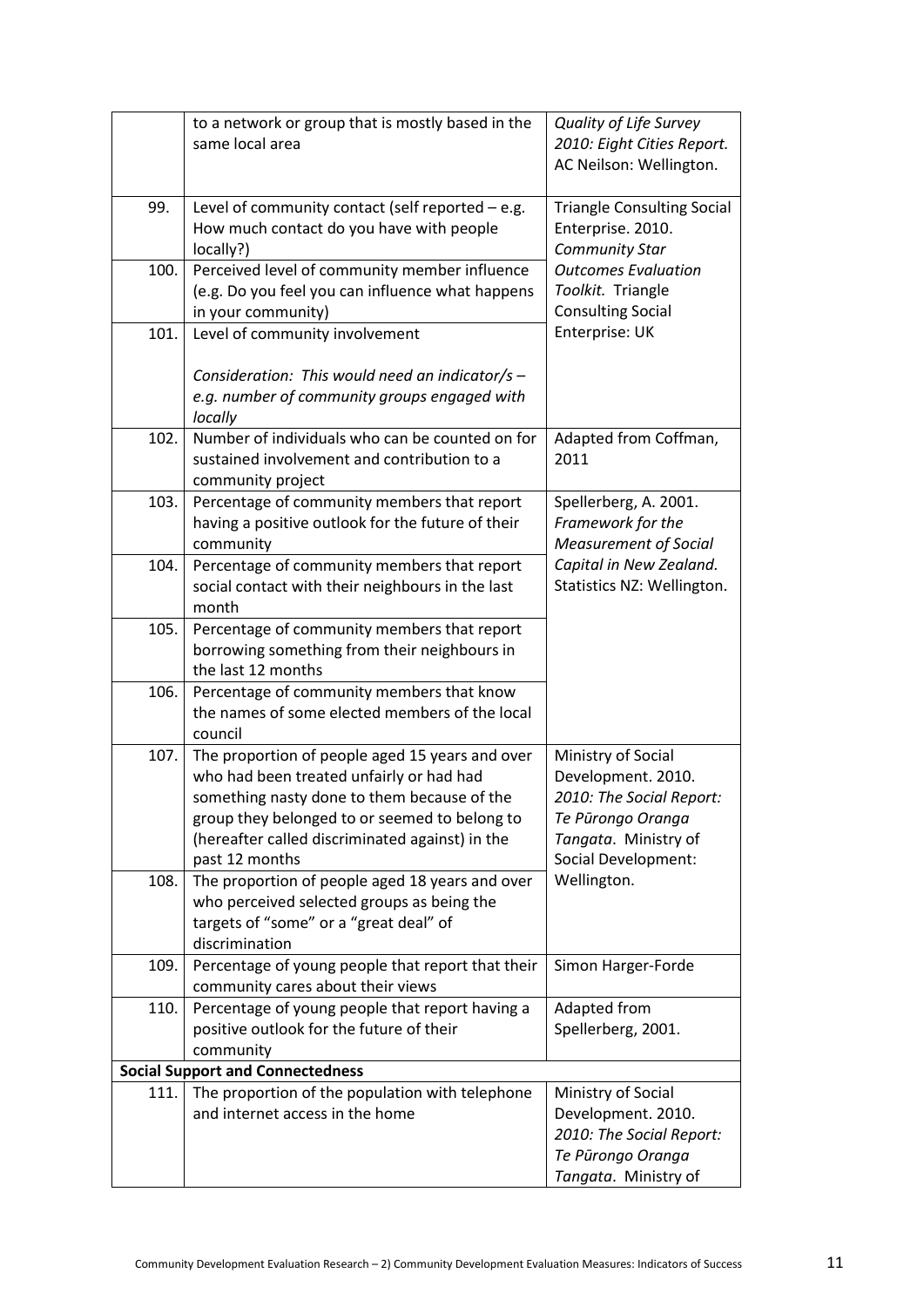|      |                                                                                  | <b>Social Development:</b><br>Wellington. |
|------|----------------------------------------------------------------------------------|-------------------------------------------|
| 112. | Percentage of people who have someone to turn                                    | AC Neilson. 2010.                         |
|      | to for help if they were faced with a serious                                    | <b>Quality of Life Survey</b>             |
|      | illness or injury, or needed emotional support                                   | 2010: Eight Cities Report.                |
|      | during a difficult time                                                          | AC Neilson: Wellington.                   |
| 113. |                                                                                  |                                           |
|      | Percentage of people that felt isolated or lonely<br>over the past twelve months |                                           |
|      |                                                                                  |                                           |
| 114. | Level of social network support (e.g. Do you have                                | OECD. 2011. How's Life?:                  |
|      | relatives or friends you can count on to help you                                | Measuring well-being.                     |
|      | whenever you need them?)                                                         | <b>OECD Publishing: Paris.</b>            |
| 115. | Frequency of social contact with friends or family                               |                                           |
| 116. | Time spent volunteering                                                          |                                           |
| 117. | Levels of trust in others - (people reporting that                               |                                           |
|      | "most people can be trusted")                                                    |                                           |
| 118. | Percentage of community members that enjoy                                       | Spellerberg, A. 2001.                     |
|      | living amongst the diversity of Waitakere                                        | Framework for the                         |
| 119. | Percentage of community members who report                                       | Measurement of Social                     |
|      | that they would help a stranger                                                  | Capital in New Zealand.                   |
| 120. | Percentage of community members that have a                                      | Statistics NZ: Wellington.                |
|      | positive attitude towards caring                                                 |                                           |
| 121. | Percentage of community members that have a                                      |                                           |
|      | positive attitude towards co-operating                                           |                                           |
| 122. | Percentage of community members that have a                                      |                                           |
|      | positive attitude towards tolerance                                              |                                           |
| 123. | Percentage of community members that have                                        |                                           |
|      | donated to a local charity in the last twelve                                    |                                           |
|      | months                                                                           |                                           |
| 124. | Likelihood of discussing problems with friends or                                |                                           |
|      | family members                                                                   |                                           |